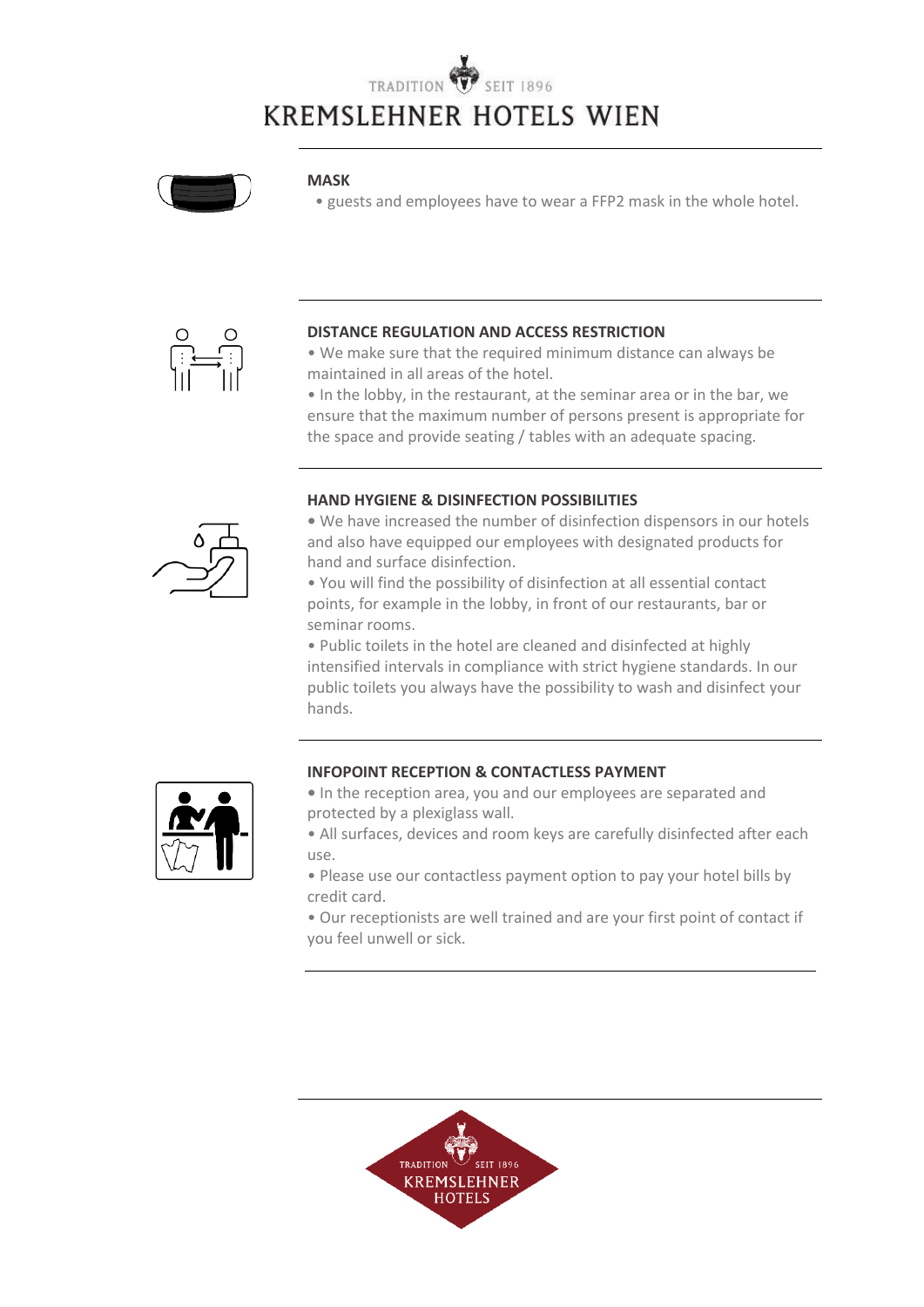# TRADITION **KREMSLEHNER HOTELS WIEN**



#### **EYE CONTACT instead of SHAKING HANDS**

**•** Our employees are available regading all questions you have with eye contact and keep physical distance to our guests.

• We also ask our guests to refrain from shaking hands when greeting other people.

#### **EXTENSIVE HYGIENE AND CLEANING CONCEPT**



**•** Our already high cleaning standards have been revised and supplemented with additional disinfection measures and strict rules of conduct.

• Cleaning products and disinfectants have been coordinated in terms of their combining effectiveness and in their effectiveness in combating viruses.

• In all hotel areas, regular disinfection of surfaces and frequent points of contact is ensured at short intervals.

#### **FEEL SAFE IN THE ROOM**

**•** Our cleaning staff

- change disposable gloves and cleaning cloths after each room and
- A last step carry out a thorough disinfection of all surfaces
- We do without: bed scarves / decorative pillows / magazines / guest folder in the rooms

• We always adhere to strict HACCP regulations and carefully disinfect all tables / seating / contact points after each guest.



#### **FEEL SAFE IN THE SEMINAR AREA**

**•** We strictly follow the legal requirements and all banqueting employees are competent contact persons for everything you need regarding bookings or postponements.

• We take care in advance of distance in the seminar room & provide disinfection options for hands and surfaces.

• During your breaks our rooms are ventilated as best aspossible.